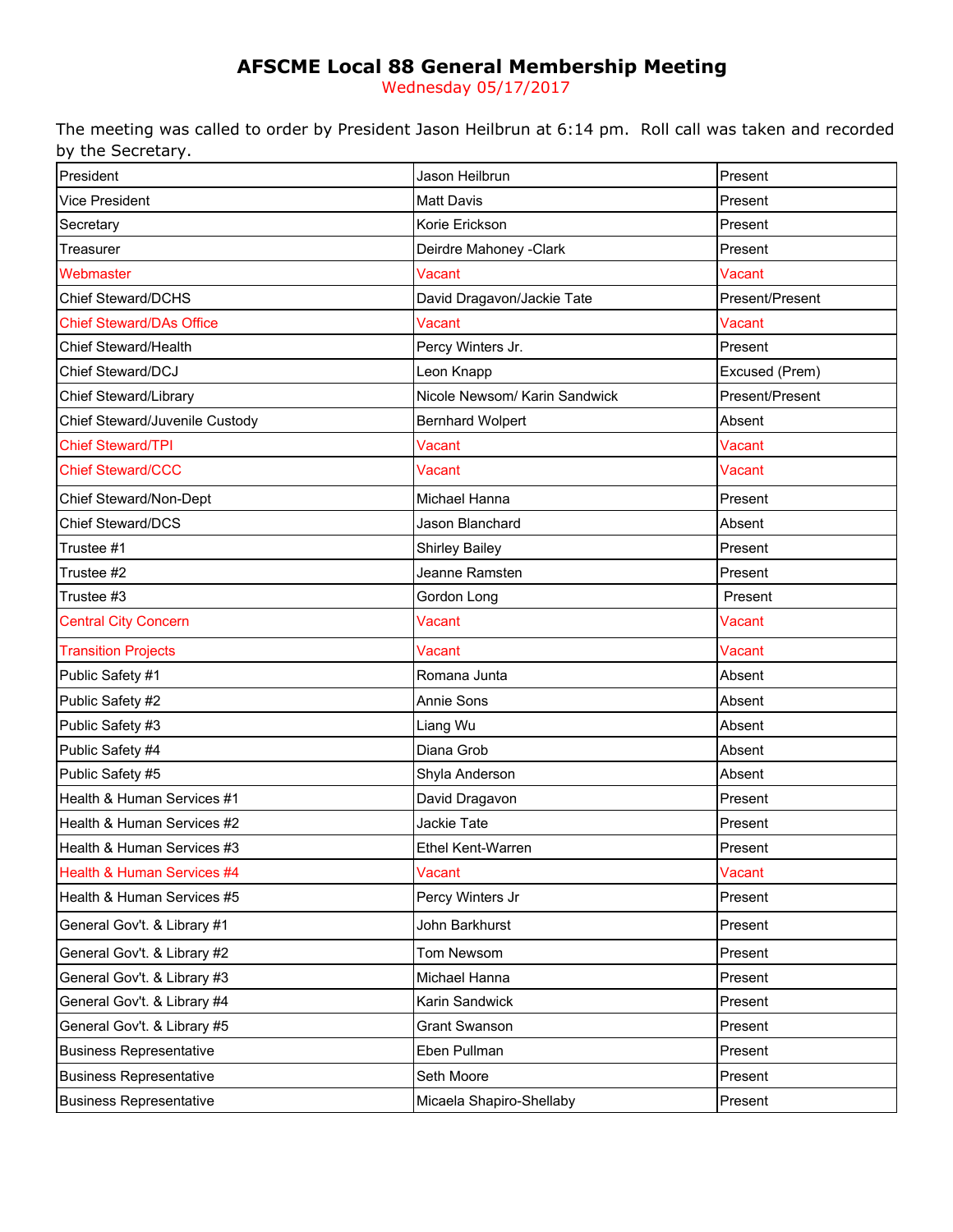## **Guest Speaker:** Joe Baessler, Oregon AFSCME Political Director

- Overview of the Multnomah County Soda Tax.
- PERS (Overview of the proposed change. What's the good and the bad)

## **Guest Speaker:** Steve Joiner, Talent Development, Project Save

- The County will be facing layoffs this coming June. Tools and a mini coaching session as provided
- Multco.us/career-managment for resources. This is available on the Public website.
- [Steve.joiner@multco.us](mailto:Steve.joiner@multco.us)
- Career Management in the 21st Century training on May 25th at the Multnomah Building

## **Adoption of Previous Meeting Minutes**

- a. April General Membership
- b. May Executive Board

Tom Newsom moves to accept the minutes and Gordon Long seconds. **MOTION PASSES**

#### **President Report:**

● Went over report that was submitted and available in packet.

## **Staff Reports:**

**Eben:** Bargaining goals review

**Treasurer's Report:** Deirdre Mahoney-Clark

• Stipend checks available

## **UNFINISHED BUSINESS:**

#### **NEW BUSINESS:**

- That Local 88 endorse Multnomah County Initiative 4, "Taxes distribution of sugar sweetened beverages, funds children's health, education"
	- Grant Swanson moves and Gordon Long seconds. **MOTION PASSES** (11 yes and 9 no)
- **●** \$Motion: Approve registration and mileage for 4 members to attend the AFL-CIO LERC Summer School in Eugene, Aug 4-6 from budget lines 5950 and 5680. Meals and housing are included in registration (double dorm \$365, single \$400)
	- **○** Percy Winters, Jr. moves and Grant Swanson seconds **MOTION PASSES**
- \$Motion: Approve up to \$80 for dinner for the inclement weather grievance committee on June 5 from budget line 6130
	- Grant Swanson moves and Korie Erickson seconds **MOTION PASSES**
- \$Motions: Local 88 reimburse Percy Winters, Jr. up to \$150.00 for lunch provided at a all Health Stewards meeting that will be held on June 1st. This will come budget line 5570
	- Percy Winters moves and Grant Swanson seconds. **MOTION PASSES**
- \$Motions: Local 88 provides \$100.00 for a membership meeting Lunch at West Gresham Plaza on June 6th from budget line item 5570.
	- Percy Winters moves and Grant Swanson seconds **MOTION PASSES**
- \$Motions: Local 88 spend up to \$800.00 to pay for membership meetings for TPI and CCC (\$500 total) 4-6 worksite meetings (\$300.00 total)
	- Megan Gallagher moves and Grant Swanson seconds. **MOTION PASSES**

#### **Announcements:**

● **New Stewards Training, May 19-20 Register at oregonafscme.org. Contact the Treasurer at [treasurer@afscmelocal88.org](mailto:treasurer@afscmelocal88.org) regarding lost time reimbursement.**